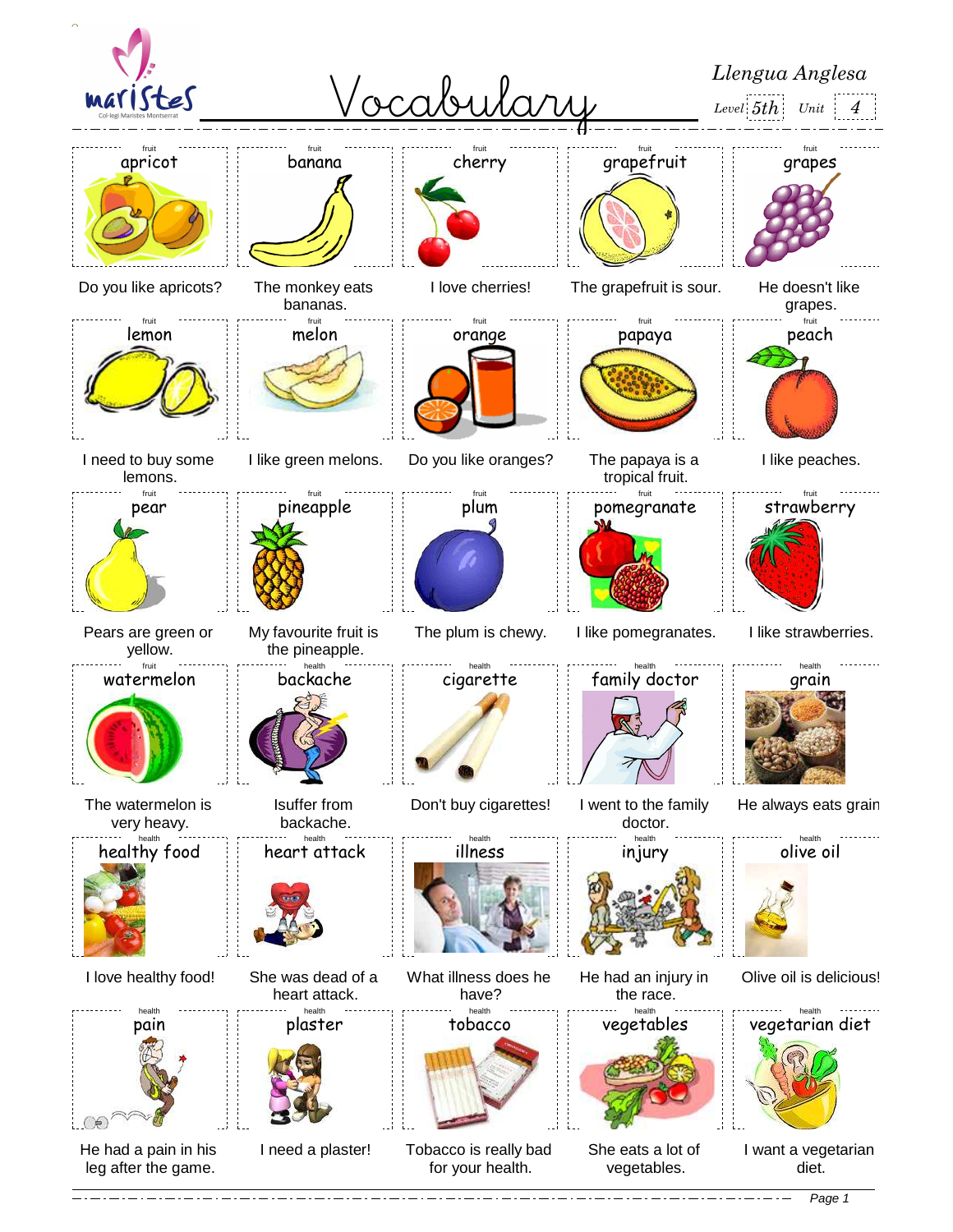

Page 2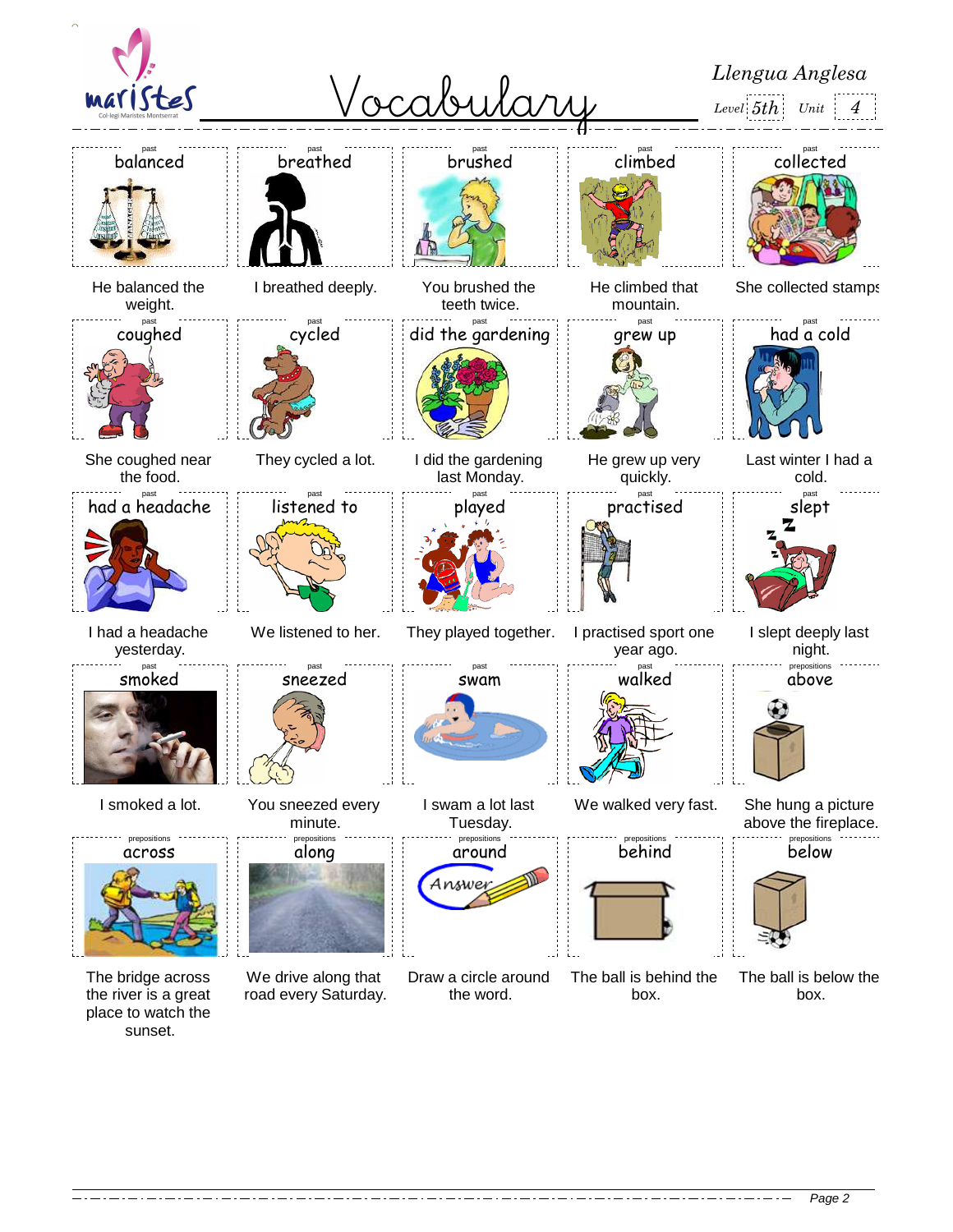